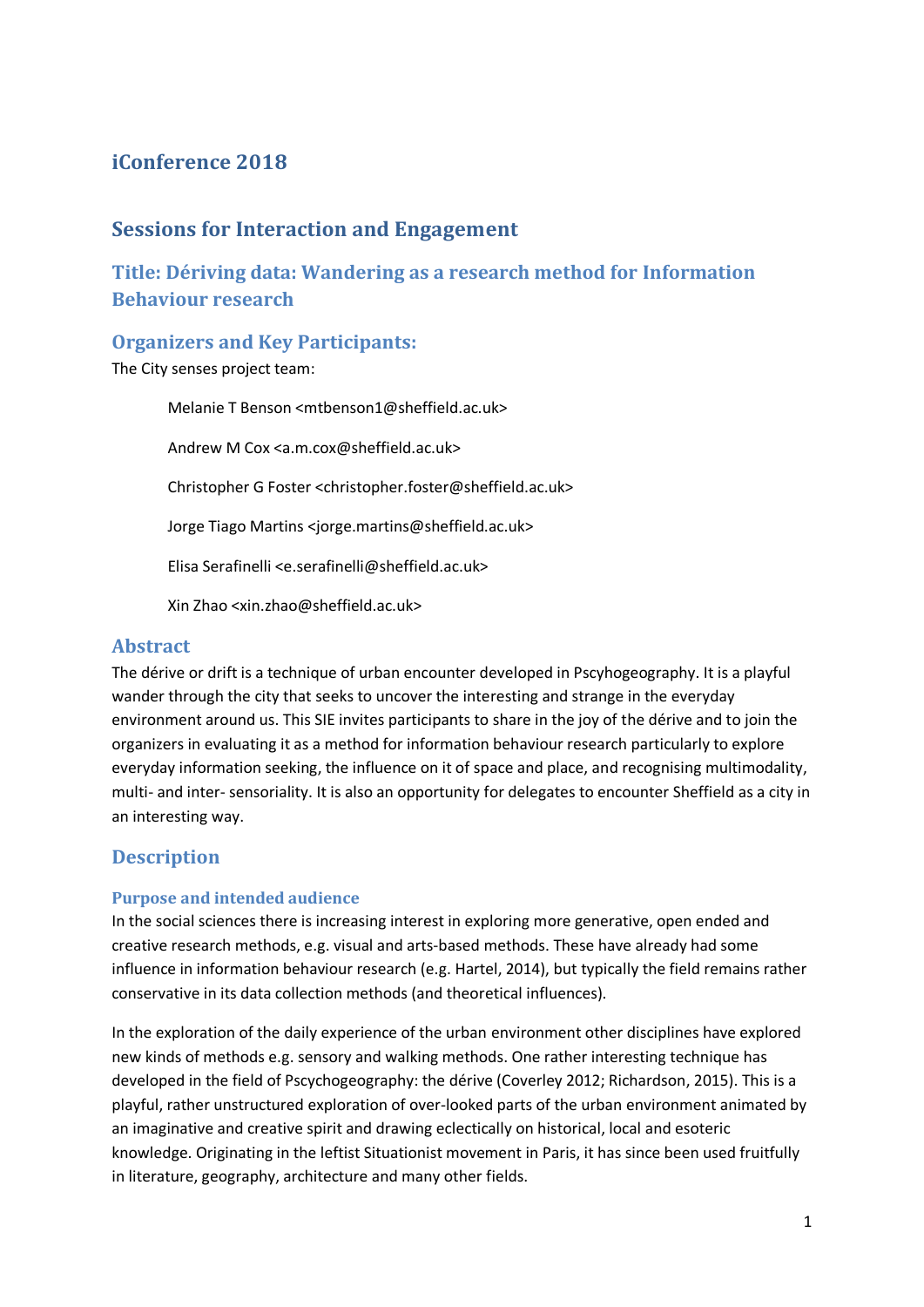Such techniques are of potential relevance to our subject given information behaviour's increasing concern with everyday life information seeking (Savolainen, 1995), the decentring of formal information use and interest in multimodality, and in the context of such other theories such as information grounds (Fisher and Naumer, 2005), information tactics (Lingel, 2015), corporeal information (Lloyd, 2010) and other theories of embodied information (e.g. Lueg, 2014; Cox, Griffin and Hartel, 2017).

For the last year, the City senses project team has been exploring the dérive as a mean to get at daily experiences of information in the complex relation between the University of Sheffield and the city in which it is embedded. These explorations have thrown up some emerging insights into aspects of information infrastructures, the role of internal states in shaping how information is perceived, the changing diurnal meaning of information signals and the role and relation of the different senses as sources of information.

The workshop will share some of these findings; but as a method in development will also prompt participants to explore the approach further; and discuss the potential of the dérive in their own information behaviour research.

### **Proposed activities including agenda, ramp-up (development), and follow-through:** The session will be run in three parts.

The first part will introduce the philosophy of Psychogeography and suggest some links to theories of information to set participants thinking.

In the second part the project team will invite participants to come with us on a guided tour of a few of our most interesting observations about places close to the conference venue. Participants will then have a little time to explore further, independently, capturing their wandering in the spirit of the dérive, be that through photos, sound recordings, notes or other material and where possible tagging it with the session hashtag.

In the third part of the session, having returned to the conference building, participants will discuss the potential of the dérive within information behaviour research.

#### *Follow through*

We will ask participants to post material gathered online, be that on Twitter, through Facebook or another platform. Material will be gathered through storify. The character of the method encourages collaboration and we will encourage participants to exchange details. If there is sufficient interest further events could be organised, e.g. at future iconferences.

#### **Relevance to the Conference/Significance to the Field:**

The purpose of the session is to explore the potential of the dérive as a new data collection method within information behaviour research. The new technique (probably combined in a mixed methods approach) has the potential to enrich our understanding of everyday information seeking and (urban) space . It also addresses the multimodal , multi-sensory, inter-sensorial nature of information.

As well as being of interest as a discussion of methodology the session will appeal to delegates as way to encounter the conference host city in a novel way.